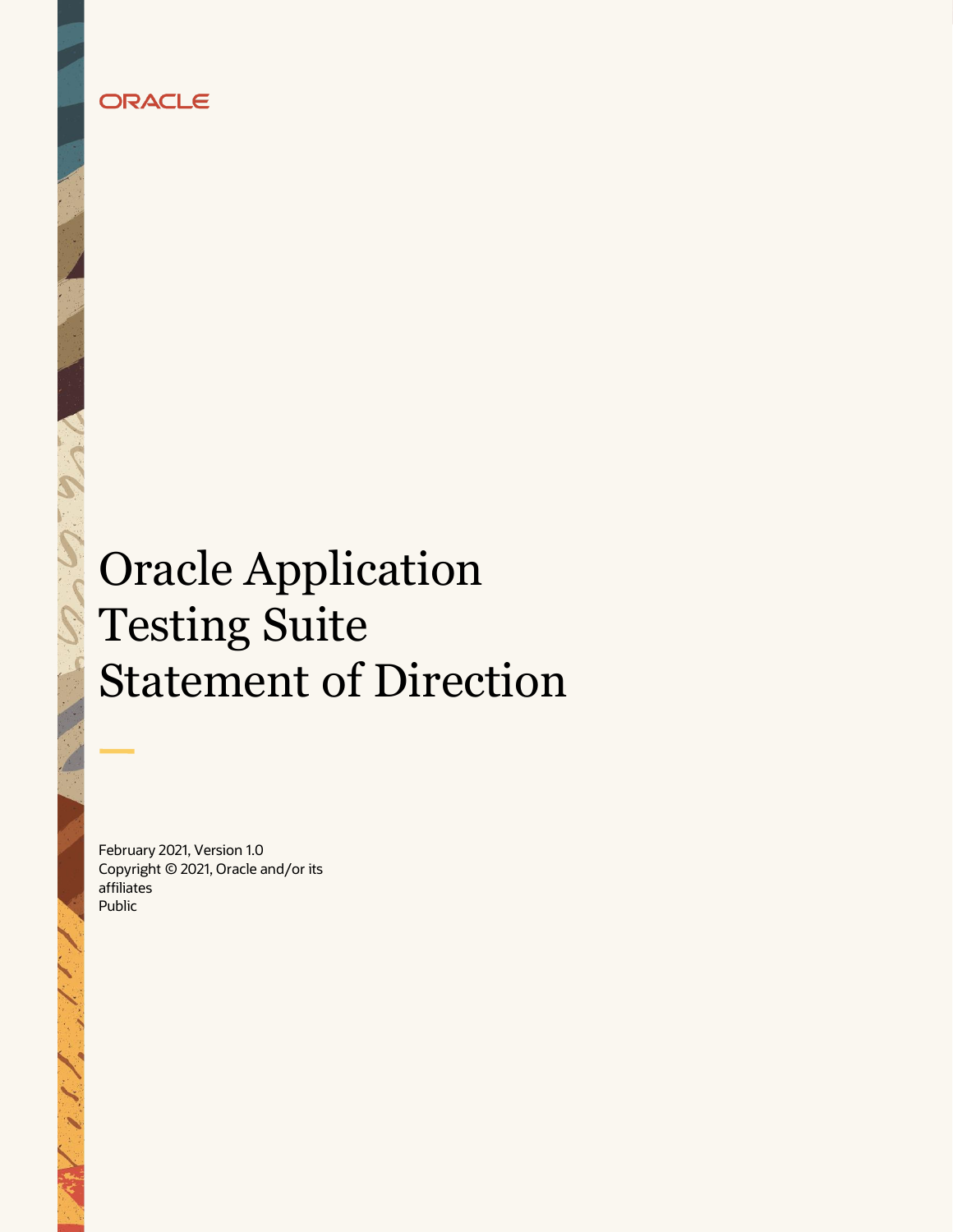## **Purpose statement**

This document provides an overview of the future direction of Oracle Application Testing Suite. It is intended solely to help you assess the business benefits of upgrading to the latest release and to plan your I.T. projects.

### **Disclaimer**

This document in any form, software or printed matter, contains proprietary information that is the exclusive property of Oracle. Your access to and use of this confidential material is subject to the terms and conditions of your Oracle software license and service agreement, which has been executed and with which you agree to comply. This document and information contained herein may not be disclosed, copied, reproduced or distributed to anyone outside Oracle without prior written consent of Oracle. This document is not part of your license agreement nor can it be incorporated into any contractual agreement with Oracle or its subsidiaries or affiliates.

This document is for informational purposes only and is intended solely to assist you in planning for the implementation and upgrade of the product features described. It is not a commitment to deliver any material, code, or functionality, and should not be relied upon in making purchasing decisions. The development, release, and timing of any features or functionality described in this document remains at the sole discretion of Oracle. Due to the nature of the product architecture, it may not be possible to safely include all features described in this document without risking significant destabilization of the code.

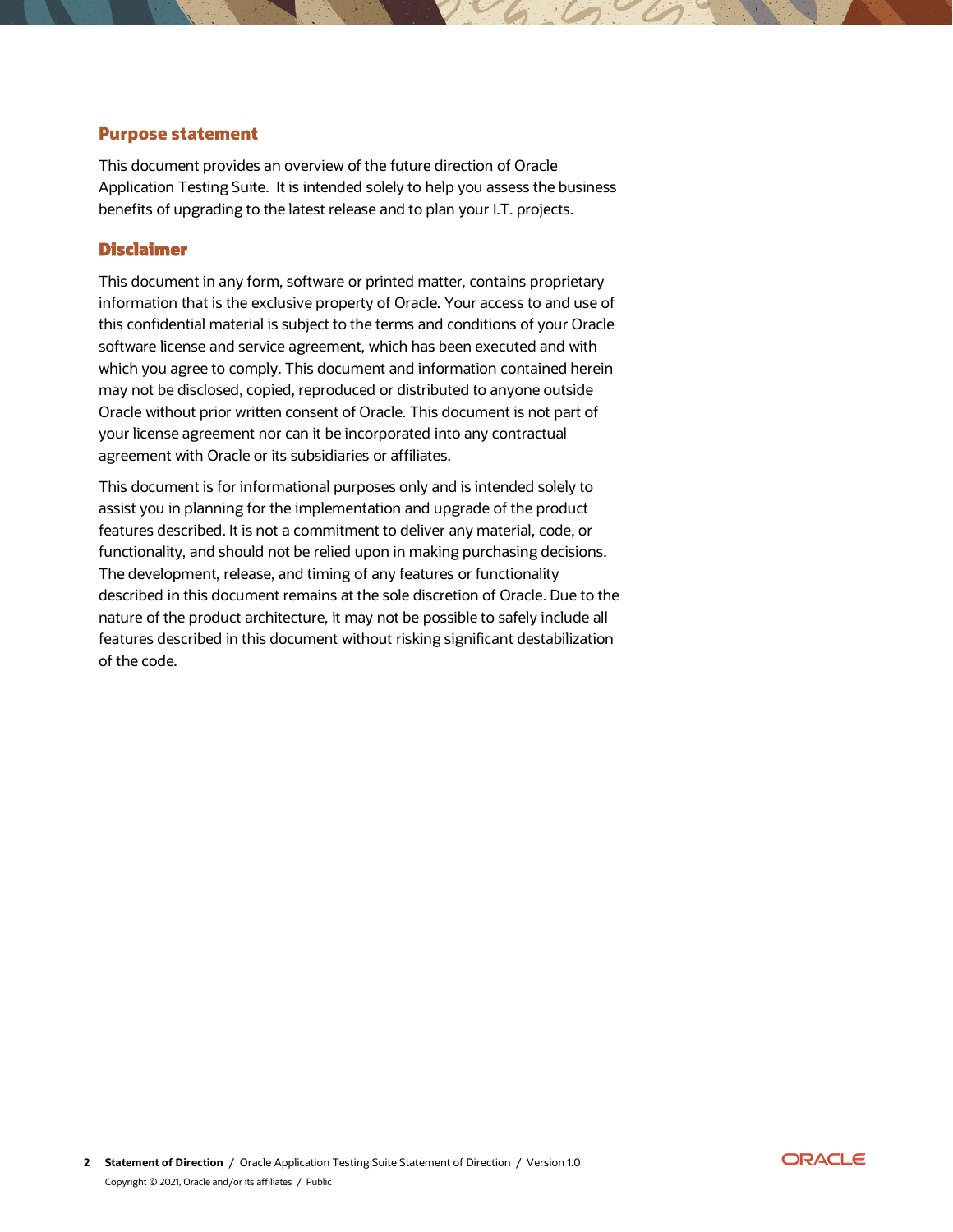#### **Executive Summary**

This document provides an overview of Oracle Application Testing Suite's Statement of Direction. It is intended solely to provide guidance on the future direction of the product and the options you have to protect your investment.

- Premier support for Oracle Application Testing Suite 13.x is currently available until June 2022.
- It is recommended to all customers to upgrade to Oracle Application Testing Suite 13.3.0.1 and to apply the latest Critical Patch Updates which are released quarterly to receive the latest security related fixes.
- After June 2022, Oracle will continue its investment in Oracle Application Testing Suite only for those customers needing to test E-Business Suite. The planned timeframe for this continued investment is expected to be aligned with the duration that E-Business Suite is under Premier Support.
- Oracle Application Testing Suite Lifetime Support Dates may be modified such that existing customers and new customers will be covered if they are also EBS customers.

## **Oracle Application Testing Suite Releases and Direction**

Oracle Application Testing Suite 13.1.0.1 shipped in 2017 was the last major release. Since then, two minor releases 13.2.0.1 and 13.3.0.1 were released with only smaller sets of new features. After 13.3.0.1 was released only Critical Patch Updates have been delivered which have included security bug fixes and other critical bug fixes. Subsequent releases or patches of Oracle Application Testing Suite may (in addition to security and other critical bug fixes) contain support for:

- New versions of supported Browsers (Firefox ESR, Chrome, Edge) released since most recent OATS release.
- New versions of supported Java JRE Releases released since most recent OATS release.
- New versions of supported Oracle Databases released since most recent OATS release.
- New versions of supported Microsoft Windows and Oracle Linux Operating Systems released since most recent OATS release.

#### **Conclusion**

E-Business Suite customers can continue to depend on Oracle Application Testing Suite for their functional and load testing needs. Customers looking to test other applications besides E-Business Suite should look for other testing tool alternatives.